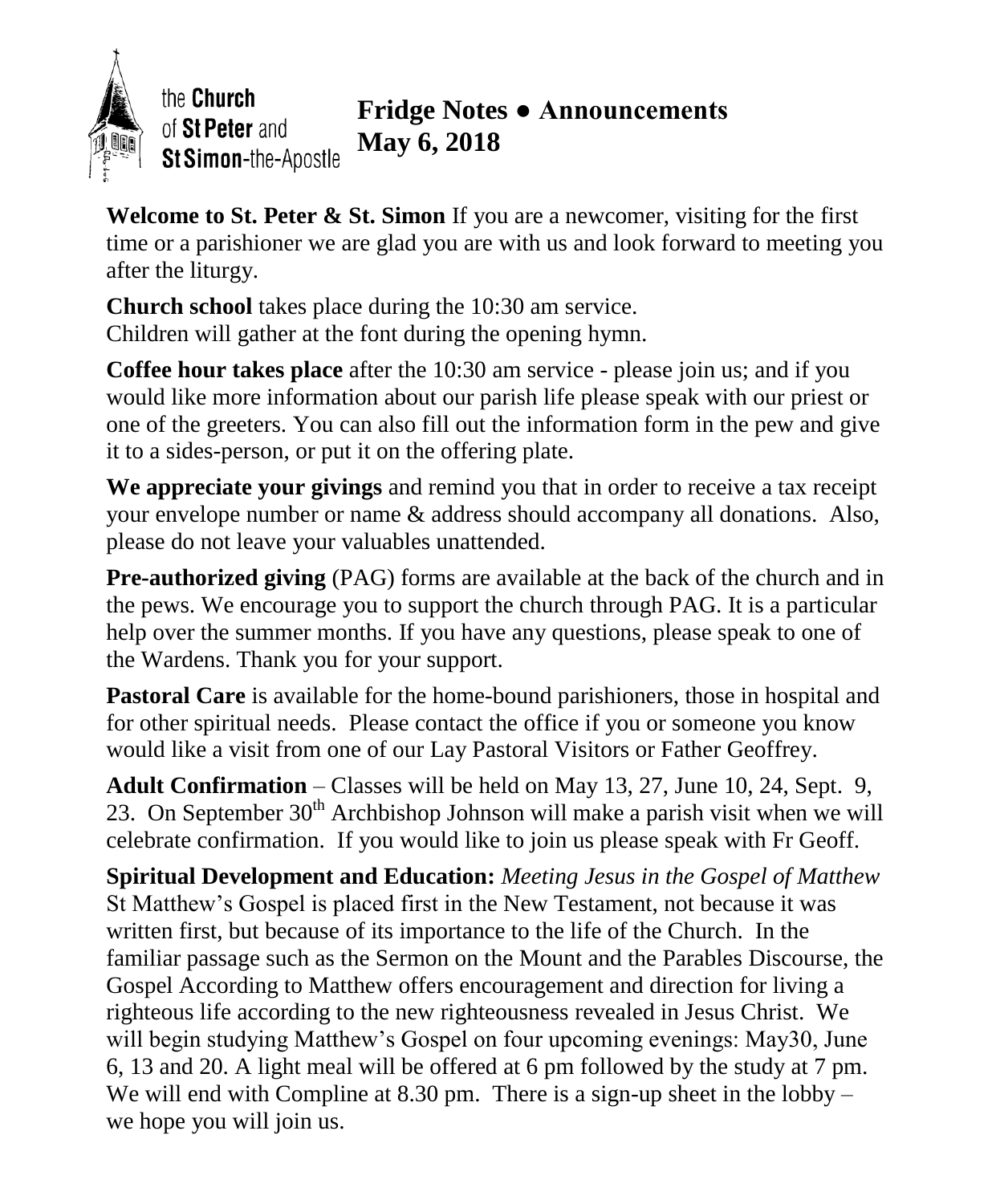## **THIS WEEK AT ST. PETER & ST. SIMON**

**Wednesday, May 9:** Easter Feria 11 am – Holy Eucharist with Anointing for Healing (in the Chapel) **Thursday, May 10:** 7pm The Ascension of the Lord – Choral Eucharist **Saturday, May 12:** 9 am SPSS Spring Sale **Sunday, May 13:** Seventh Sunday of Easter 8:30 am Holy Eucharist celebrated from The *BCP* 9:30 am Coffee & Conversation discussing the readings of the day. 10:30 am Choral Matins *Readings: Acts 1.15–17, 21–26 / 1 John 5.9–13/ John 17.6–19* **Sunday, May 20:** The Day of Pentecost **Sunday, May 27:** Trinity Sunday **Sunday, June 17:** Parish Summer BBQ **Last Tuesday of the Month:** 6 pm Candlelight Evening Prayer Service

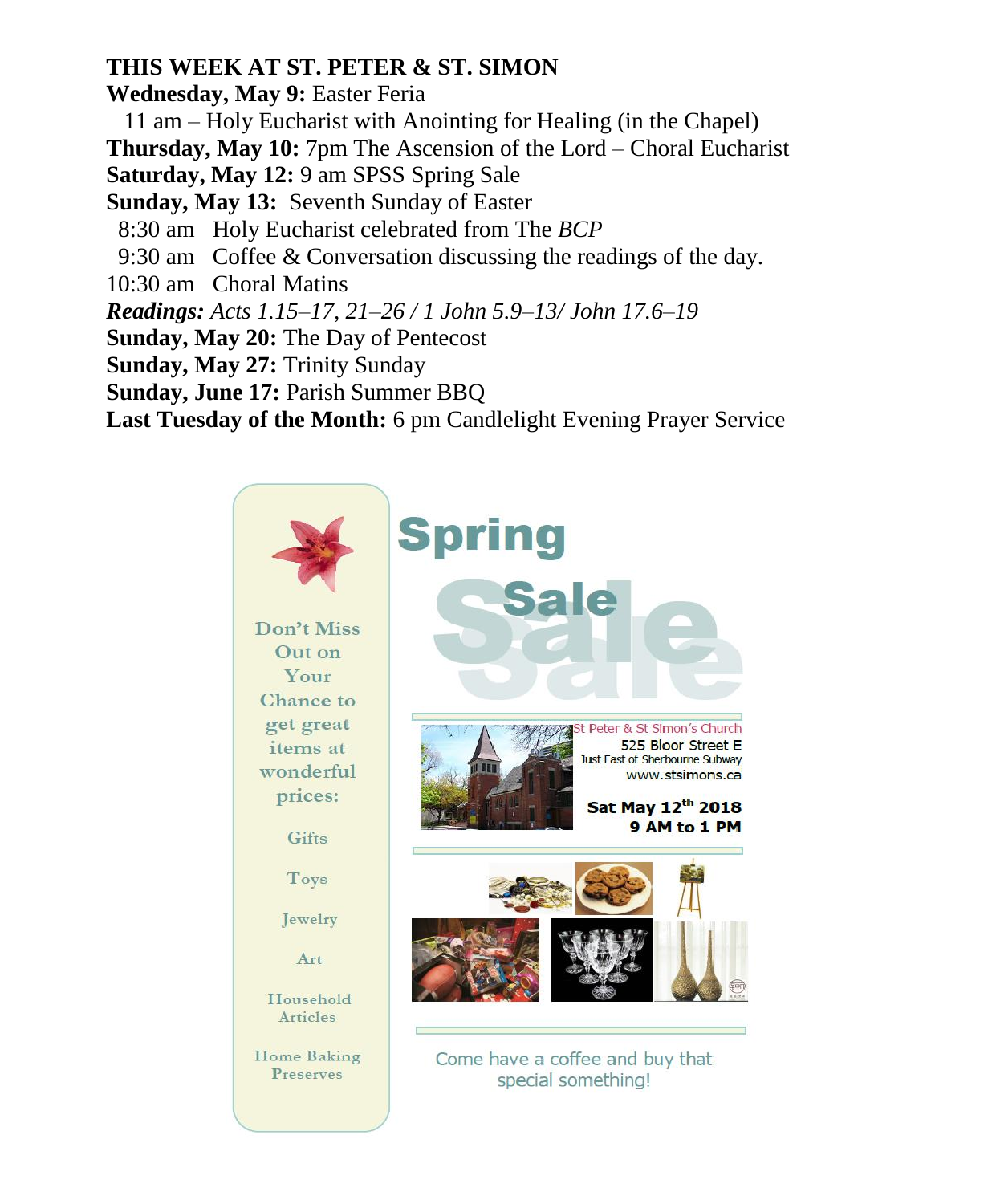## **A word from the Stewardship Committee…….**

Our parish has adopted a stewardship program known as *Growing Healthy Stewards.* This program was developed to help us grow and strengthen our community. It is centered on parishioners giving of their time, talent and treasure - all in support of our church ministry

A Growing Healthy Stewards Committee has been established and is starting to implement this program.

In the coming weeks and months you will be hearing from the committee as a number of events are planned. They include: a volunteer recognition event, a Ministry Fair, and events and communications around our forthcoming Joyful Giving campaign.

The committee will be providing you with information on how you can become involved and be a participant in the *Growing Healthy Stewards* program. In the meantime, here are some important things to consider *right now:*

- 1. God has blessed us abundantly, and we have the opportunity to give back to God and serve others in the name of Christ.
- 2. God's work here at SPSS is financially supported 100% by members of the parish
- 3. We offer beautiful worship, maintain our historic building and maintain and nurture our wonderful music program
- 4. Consider pre-authorized monthly giving (forms are available at the back of the church)
- 5. Consider setting up a monthly donation from you credit card through [www.canadahelps.org](http://www.canadahelps.org/)
- 6. Decide which ways you can contribute of your time and talent so that each and every one of us can become involved as stewards of this ministry and parish.

With your support we will all be able to advance the important goals that we set as a parish at our Vestry meeting.

If you would like to know more about this important work, you can contact the committee chair Moveta Nanton [moveta.nanton@gmail.com](mailto:moveta.nanton@gmail.com)

**Pentecost Food Drive** From now until the Feast of Pentecost (May 20<sup>th</sup>) we will collect non-perishable food items for the St. Bart's Food Bank. Please place donation of food in the bins located in the Church.